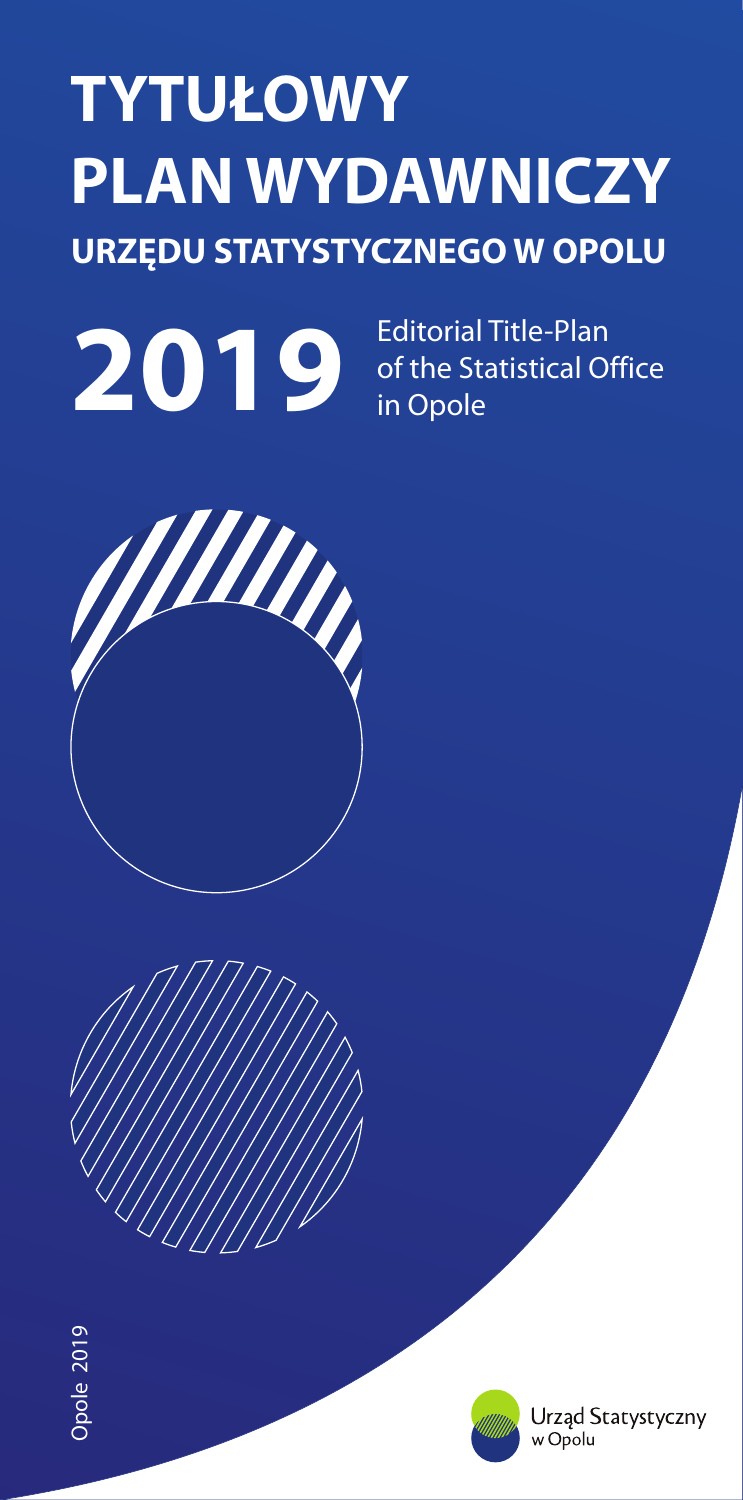## **TYTU£OWY PLAN WYDAWNICZY URZÊDU STATYSTYCZNEGO W OPOLU**

Editorial Title-Plan of the Statistical Office in Opole **2019**

W 2019 r. Urząd Statystyczny w Opolu planuje wydać:

- 2 pozycje z serii "Roczniki statystyczne",
- **2** pozycje z serii "Roczniki statystyczne",<br>• **4** pozycje z serii "Analizy statystyczne",
- **3** pozycje z serii "Informacje statystyczne",
- **3** pozycje z serii "Informacje statystyczne",<br>• **2** pozycje z serii "Foldery i publikacje okolicznościowe",

oraz **18** informacji sygnalnych.

*In 2019, the Statistical Office in Opole has been planning to issue:*

- **•** 2 titles from the series "Statistical yearbooks",
- *• 4 titles from the series ,*
- **•** *3 titles from the series "Statistical information",*

• 2 titles from the series "Statistical yearbooks",<br>• 4 titles from the series "Statistical analyses",<br>• 3 titles from the series "Statistical information",<br>• 2 titles from the series "Booklets and occasional publi *as well as 18 news releases.*

Zachęcamy Państwa do korzystania z wydawnictw Urzędu Statystycznego. Publikacje wydawane są w formie książkowej oraz zamieszczane w Internecie. Część z nich dostępna jest wyłącznie w Internecie na stronie **opole.stat.gov.pl** 

*We kindly encourage you to make use of our publications. The studies are published in paper version (books) and available on the Internet. Some of the information is only available on the Internet, at the following address: http://www.opole.stat.gov.pl*

## Urząd Statystyczny w Opolu, jako wydawca, zastrzega sobie prawo do zmian w "Tytułowym planie wydawniczym Urzędu Statystycznego w Opolu 2019" w trakcie jego realizacji.

*Statistical Office in Opole as the editor reserves the right to introduce changes in the "Editorial Title-Plan of the Statistical Office in Opole 2019" during its implementation.*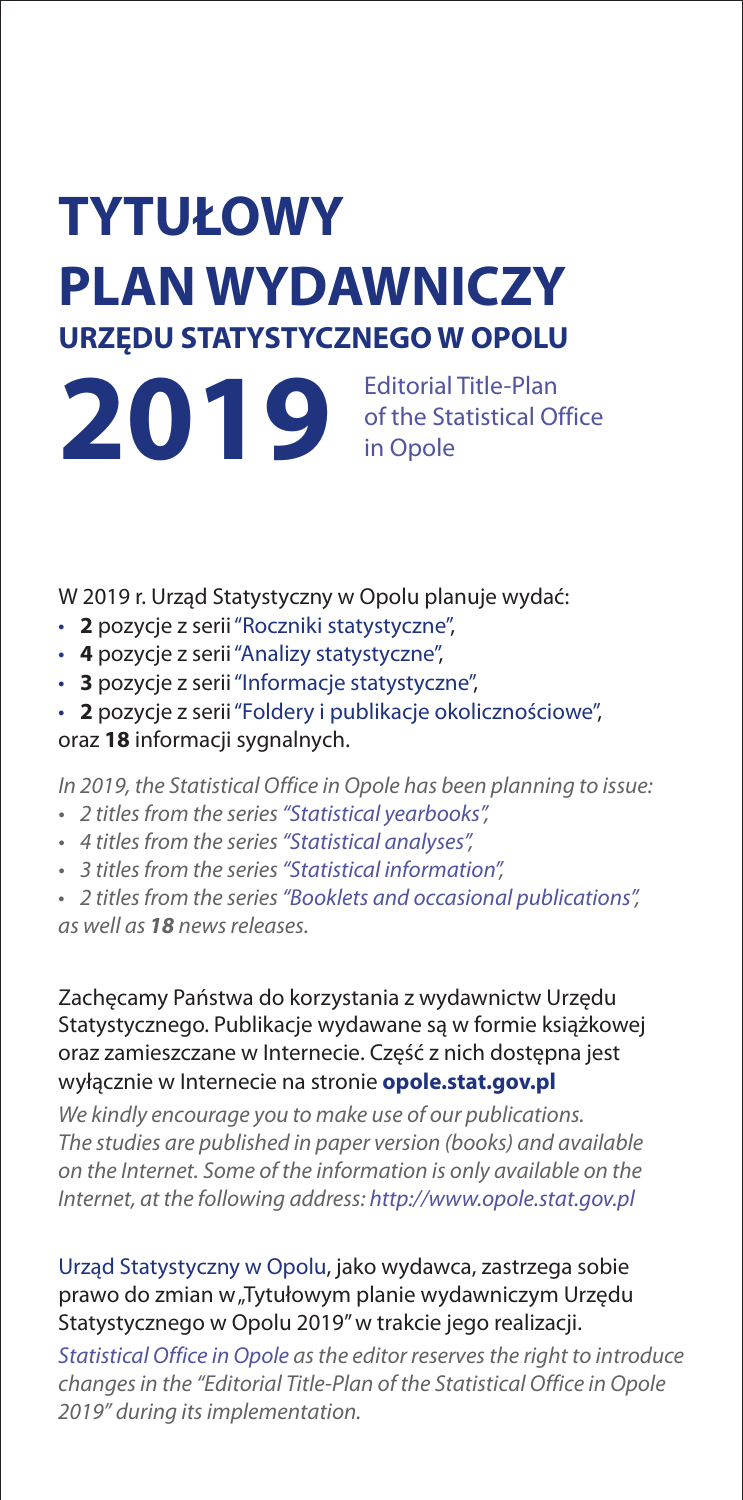#### **ROCZNIKI STATYSTYCZNE** *STATISTICAL YEARBOOKS*

#### **ROCZNIK STATYSTYCZNY WOJEWÓDZTWA OPOLSKIEGO 2019**

*STATISTICAL YEARBOOK OF OPOLSKIE VOIVODSHIP 2019*

- **•** wersja polsko-angielska *Polish–English version*
- **•** wydanie roczne, termin wydania grudzieñ *annual edition, release date – December*
- książka objętość ok. 380 str.; cena: 25,00 zł *book* – *vol. ca. 380 pages; price: PLN 25.00*

Podstawowa zbiorcza publikacja Urzędu Statystycznego zawierająca bogaty zestaw danych statystycznych charakteryzujących stan środowiska naturalnego, sytuację społeczno-gospodarczą i demograficzną województwa.

*The main summary publication of the Statistical Office including a comprehensive set of statistical data describing the condition of the natural environment, the socio-economic and demographic situation of the voivodship.*

#### **WOJEWÓDZTWO OPOLSKIE 2019 – PODREGIONY, POWIATY, GMINY**

*OPOLSKIE VOIVODSHIP 2019* – *SUBREGIONS, POWIATS, GMINAS*

- **•** wersja polsko-angielska *Polish–English version*
- **•** wydanie roczne, termin wydania grudzieñ *annual edition, release date – December*
- książka objętość ok. 270 str.; cena: 25,00 zł *book* – *vol. ca. 270 pages; price: PLN 25.00*

Uzupełnienie wydania rocznika statystycznego województwa, zawierajace tablice przegladowe prezentujące ważniejsze dane o województwie, wybrane dane o podregionach a także kompleksowy zestaw danych w grupowaniach powiatowych i gminnych.

*Supplementary publication to the Statistical Yearbook of the voivodship including review tables presenting major data on the voivodship, selected data on its subregions, as well as a comprehensive data set in powiat and gmina groupings.*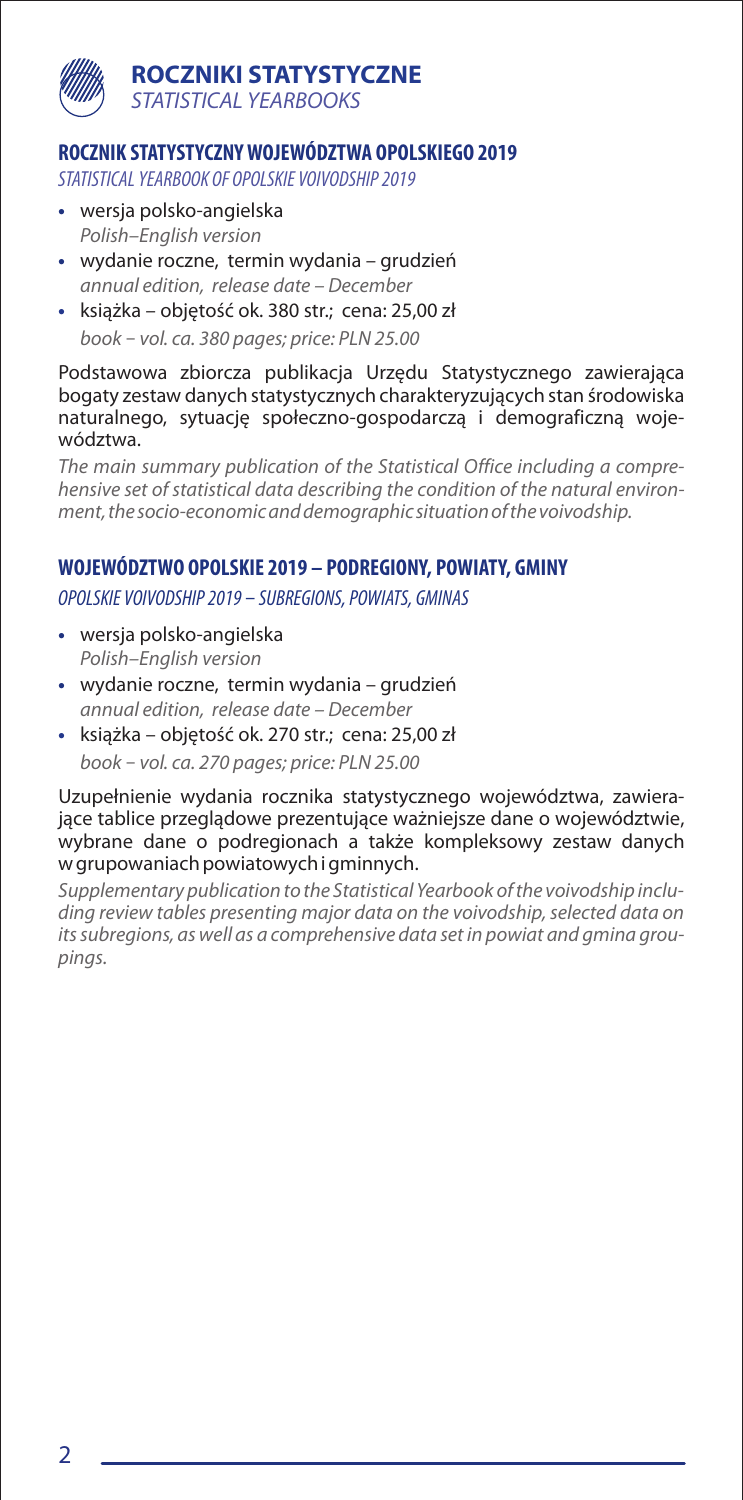## **ANALIZY STATYSTYCZNE**



*STATISTICAL ANALYSES*

## **RAPORT O SYTUACJI SPO£ECZNO-GOSPODARCZEJ WOJEWÓDZTWA OPOLSKIEGO W 2018 R.**

*REPORT ON THE SOCIO-ECONOMIC SITUATION OF OPOLSKIE VOIVODSHIP IN 2018*

- w wersji angielskiej: przedmowa, spis treści, synteza, tablice, wykresy, mapy **•** *English version: preface, contents, executive summary, tables, charts, maps*
- wydanie roczne, termin wydania maj **•** *annual edition, release date* – *May*

Procesy zachodzące w gospodarce narodowej na terenie województwa, z uwzględnieniem zjawisk istotnych z punktu widzenia rozwoju społecznogospodarczego regionu, m.in. procesy demograficzne, tendencje obserwowane na rynku pracy, w obszarze zjawisk inflacyjnych, wynagrodzeñ w podstawowych obszarach gospodarki narodowej (przemysł, budownictwo, rolnictwo, wybrane usługi), podmioty gospodarcze, wyniki finansowe przedsiębiorstw niefinansowych, nakłady. Prezentowane kategorie przedstawiono w ujęciu dynamicznym (okres ostatnich 5 lat), a także w relacji do przeciętnych wielkości dla kraju.

Przekroje: województwo, podregiony, powiaty, sekcje i działy PKD, grupy COICOP.

*The processes occurring in the national economy within the voivodship, with consideration of important phenomena in terms of socio-economic development of the region including demographic processes, trends recorded in the labour market as well as phenomena regarding inflation, wages and salaries, main areas of the national economy (industry, construction, agriculture, selected services), business entities, financial results of non-financial enterprises, outlays. The presented categories are shown in dynamic terms (regarding the period of the last 5 years) as well as in relation to the average values for the country.*

*By: voivodship, subregions, powiats, PKD sections and divisions, COICOP groups.*

#### **ROLNICTWO W WOJEWÓDZTWIE OPOLSKIM W 2018 R.**

*AGRICULTURE IN OPOLSKIE VOIVODSHIP IN 2018*

- **•** w wersji angielskiej: przedmowa, spis treści, synteza, tablice, wykresy, mapy, uwagi metodologiczne *English version: preface, contents, executive summary, tables, charts, maps, methodological notes*
- **•** wydanie roczne, termin wydania – czerwiec *, annual edition release date – June*

Użytkowanie gruntów, produkcja roślinna (powierzchnia uprawy, plony, zbiory); produkcja zwierzęca. Skup i ceny produktów rolnych oraz inne dane charakteryzujące sytuację w rolnictwie.

Przekroje: województwo, sektory własności, formy własności.

*The use of lands, plant production (area of cultivations, yields, harvests), animal production. Procurement and prices of agricultural products and other data describing the situation in agriculture.* 

*By: voivodship, ownership sectors, ownership forms.*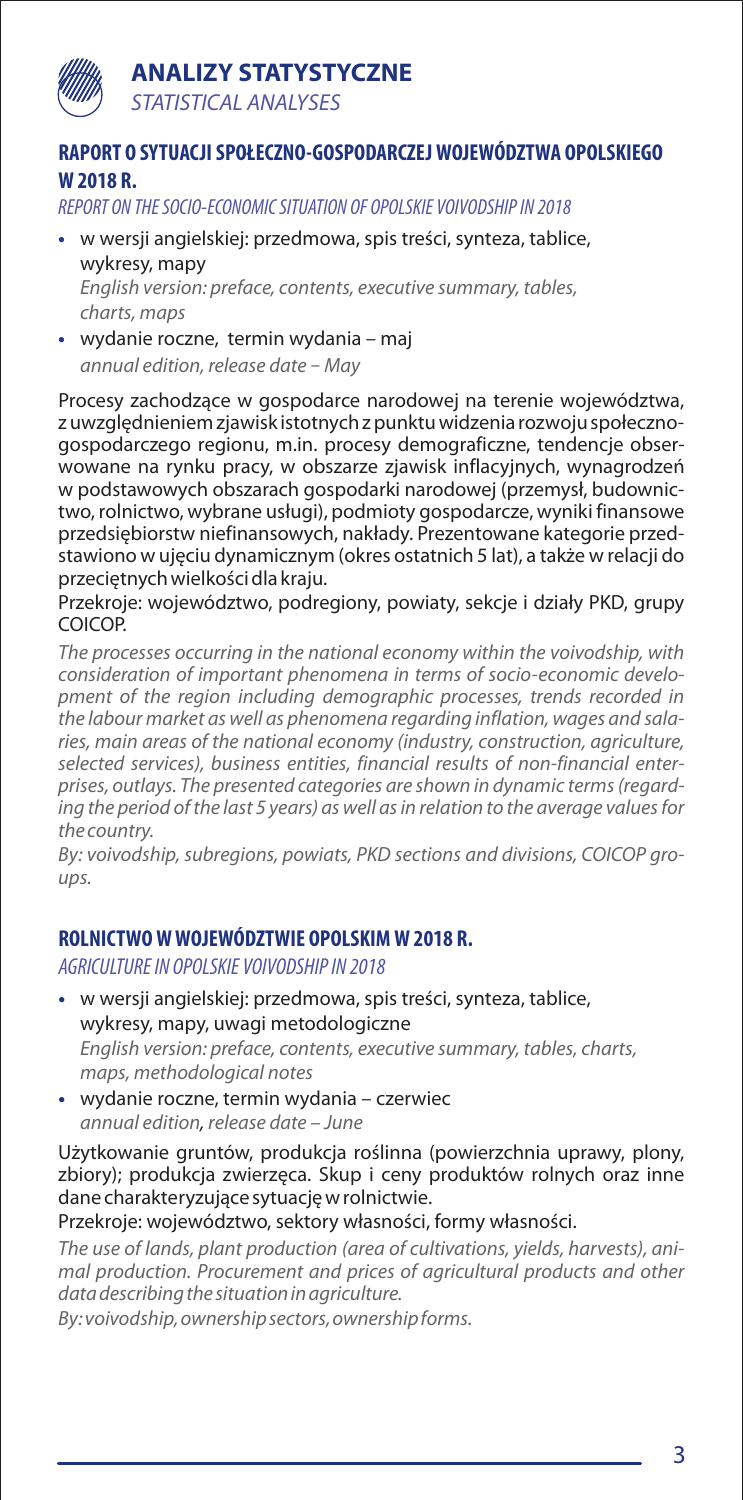## **ANALIZY STATYSTYCZNE** *STATISTICAL ANALYSES*

## **WARUNKI ¯YCIA LUDNOŒCI W WOJEWÓDZTWIE OPOLSKIM W LATACH 2015–2018**

*LIVING CONDITIONS OF THE POPULATION IN OPOLSKIE VOIVODSHIP IN THE YEARS 2015-2018*

- w wersji angielskiej: przedmowa, spis treści, synteza, tablice, wykresy, mapy, uwagi metodologiczne *English version: preface, contents, executive summary, tables, charts, maps, methodological notes*
- **•** wydanie co 2 lata, termin wydania – grudzieñ *published every 2 years, release date – December*
- książka objętość ok. 100 str. *book – vol. ca. 100 pages*

Podstawowe informacje na temat czynników determinujących warunki życia ludności z wykorzystaniem m.in. danych dotyczacych uwarunkowań demograficznych, zatrudnienia, wynagrodzeń i świadczeń społecznych, warunków mieszkaniowych oraz dostępu do usług społecznych. Dynamika i kierunki zmian warunków życia ludności.

Przekroje: województwo, wybrane informacje według powiatów

*Basic information related to factors determining the living conditions of the population including data on demographic conditions, employment, wages and salaries, social security benefits, housing conditions and access to social services. Dynamics and directions of changes in the living conditions of the population.*

*By: voivodship, selected information by powiats*

#### **BIEGUNY WZROSTU W WOJEWÓDZTWIE OPOLSKIM W LATACH 2015–2018**

*GROWTH POLES IN OPOLSKIE VOIVODSHIP IN THE YEARS 2015-2018*

- w wersji angielskiej: przedmowa, spis treści, synteza, tablice, wykresy, mapy, uwagi metodologiczne *English version: preface, contents, executive summary, tables, charts, maps, methodological notes*
- **•** wydanie jednorazowe, termin wydania grudzieñ *single edition, release date – December*
- **•** książka – objętość ok. 80 str. *book – vol. ca. 80 pages*

Wybrane wskaźniki charakteryzujące bieguny wzrostu w województwie opolskim w ramach komponentu: społecznego, gospodarczego, środowiskowego. Analiza potencjałów i barier miast powiatowych oraz powiatów poprzez identyfikację jednostek najlepiej i najsłabiej rozwiniętych z zastosowaniem taksonomicznych miar rozwoju.

#### Przekroje: powiaty, miasta powiatowe.

*Selected indicators describing the growth poles in Opolskie voivodship within the social, economic and environmental component. The analysis of potentials and barriers of powiat towns and powiats by identifying the best and least-developed units, using taxonomic measures of development. By: powiats, powiattowns.*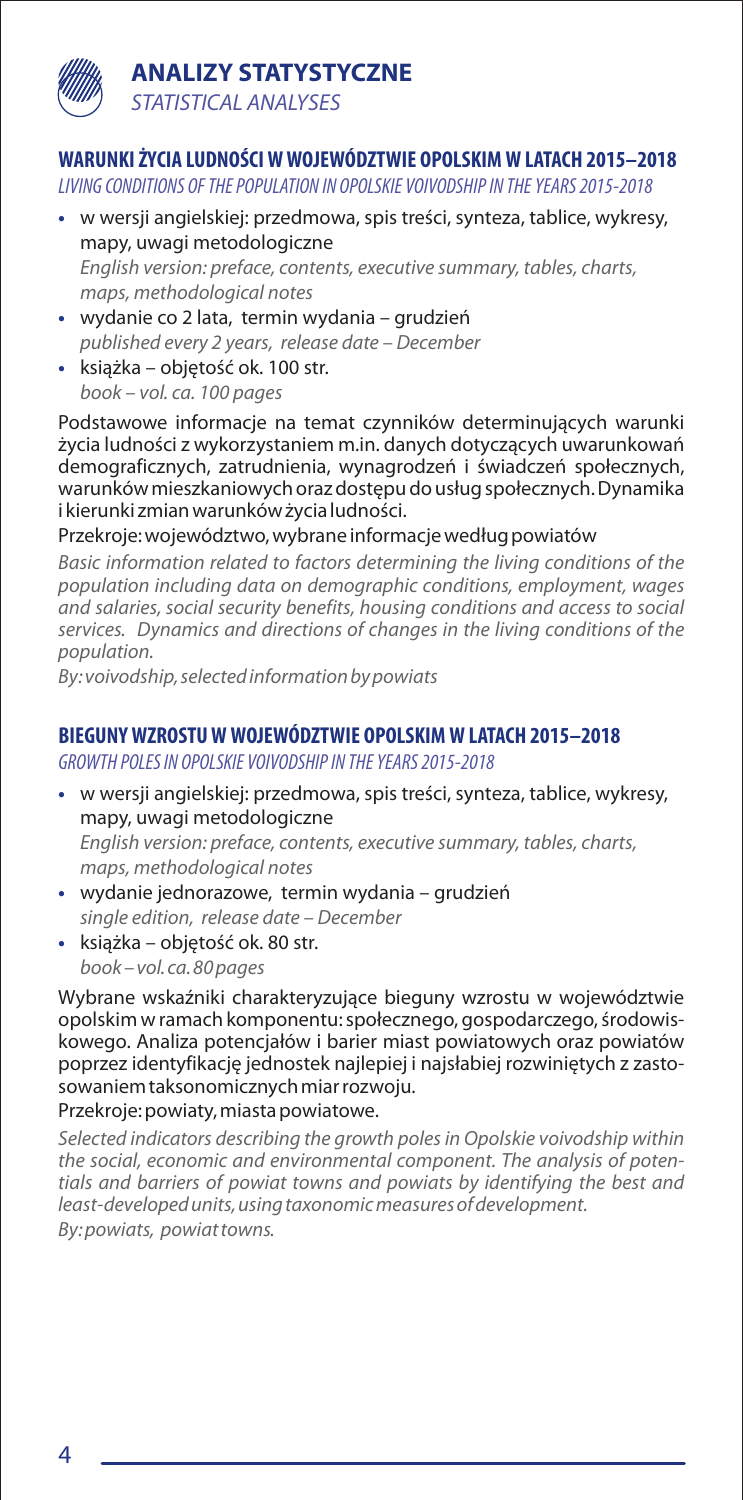## **INFORMACJE STATYSTYCZNE** *STATISTICAL INFORMATION*

#### **BIULETYN STATYSTYCZNY WOJEWÓDZTWA OPOLSKIEGO**

*STATISTICAL BULLETIN OF OPOLSKIE VOIVODSHIP*

- **•** wersja polsko-angielska *Polish–English version*
- **•** wydanie kwartalne, termin wydania 60 dni po kwartale *quarterly edition, release date – 60 days after the quarter*

Podstawowe wskaźniki charakteryzujące sytuację społeczno-gospodarczą województwa, m.in. z zakresu rynku pracy i wynagrodzeñ, cen, finansów przedsiębiorstw, rolnictwa, przemysłu, budownictwa i handlu.

Przekroje: województwo, podregiony, powiaty, sekcje i działy PKD, wybrane wyroby według PKWiU, grupy COICOP.

*Basic indices describing the social and economic situation in the voivodship, among others in the scope of the labour market, wages and salaries, prices, finances of enterprises, agriculture, industry, construction and trade.*

By: voivodship, subregions, powiats, sections and divisions of PKD, selected *groups products by PKWiU, COICOP .*

#### **ZMIANY STRUKTURALNE GRUP PODMIOTÓW GOSPODARKI NARODOWEJ W REJESTRZE REGON W WOJEWÓDZTWIE OPOLSKIM W 2018 R.**

*STRUCTURAL CHANGES OF GROUPS OF ENTITIES OF THE NATIONAL ECONOMY IN THE REGON REGISTER IN OPOLSKIE VOIVODSHIP IN 2018*

- w wersji angielskiej: przedmowa, spis treści, wykresy, mapy, uwagi metodologiczne, część tabelaryczna *English version: preface, contents, charts, maps, methodological notes, tabular part*
- **•** wydanie roczne, termin wydania marzec *annual edition, release date – March*

Podmioty gospodarki narodowej w Krajowym rejestrze urzędowym podmiotów gospodarki narodowej REGON. Charakterystyka podmiotów według form prawnych, sektorów własności, rodzaju przeważającej działalności i lokalizacji.

Przekroje: województwo, podregiony, powiaty, gminy, sekcje i działy PKD.

*National economy entities in the National Official Business Registry REGON. Characteristics of entities according to legal forms, ownership sectors, main type of operations and location.*

*By: voivodship, subregions, powiats, gminas, sections and divisions of PKD.*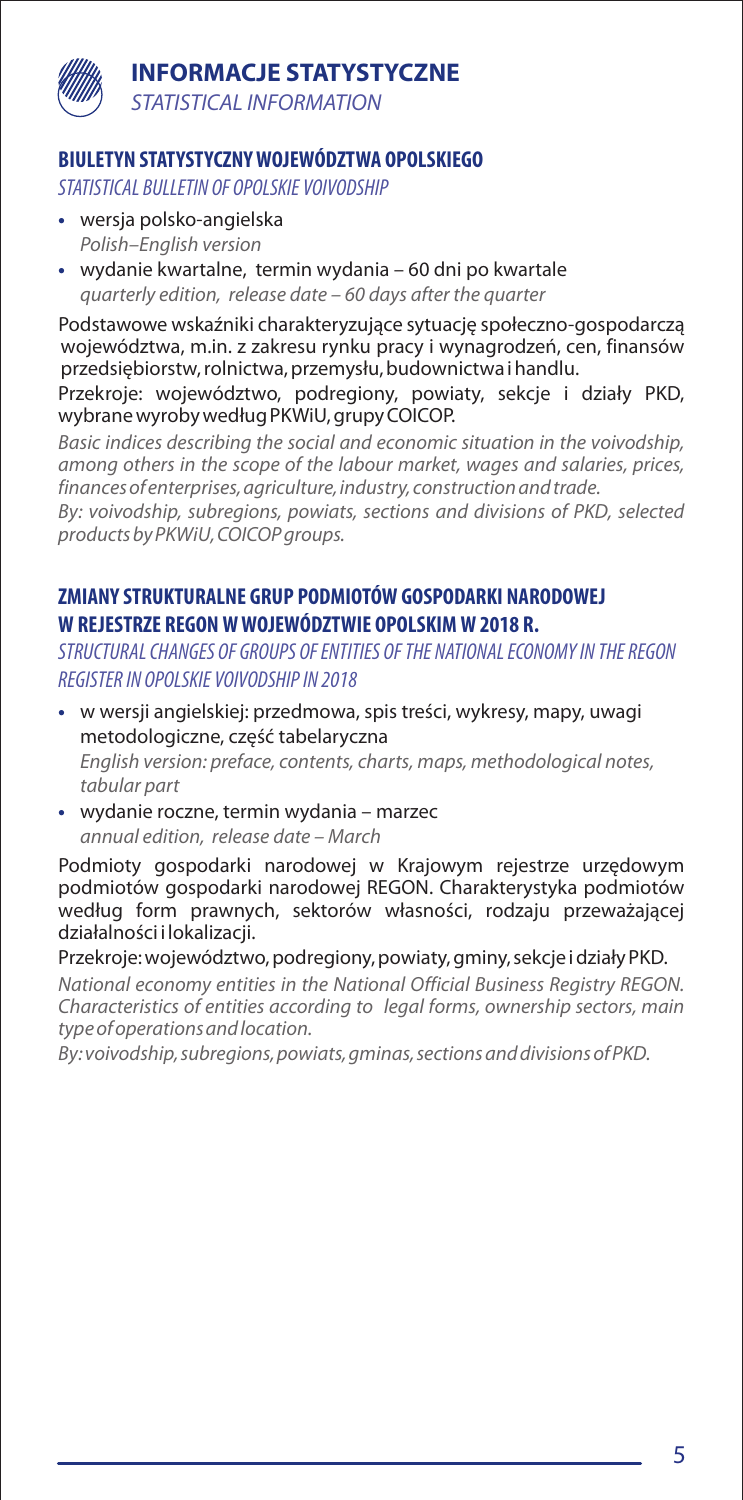## **INFORMACJE STATYSTYCZNE**



*STATISTICAL INFORMATION*

#### **LUDNOŒÆ, RUCH NATURALNY I MIGRACJE W WOJEWÓDZTWIE OPOLSKIM W 2018 R.**

*POPULATION, VITAL STATISTICS AND MIGRATIONS IN OPOLSKIE VOIVODSHIP IN 2018*

- w wersji angielskiej: przedmowa, spis treści, wykresy, mapy, uwagi metodologiczne, część tabelaryczna *English version: preface, contents, charts, maps, methodological notes, tabular part*
- **•** wydanie roczne, termin wydania czerwiec *, annual edition release date – June*

Stan i struktura ludności według płci i wieku, ruch naturalny i migracje. Przekroje: województwo, podregiony, powiaty, gminy.

*The population's size and structure by sex and age, vital statistics and migrations.* 

*By: voivodship, subregions, powiats and gminas.*



#### **FOLDERY I PUBLIKACJE OKOLICZNOŚCIOWE** *BOOKLETS AND OCCASIONAL PUBLICATIONS*

#### **OPOLE W LICZBACH W LATACH 2017–2018**

*OPOLE IN FIGURES IN THE YEARS2017–2018*

- **•** wersja polsko-angielska *Polish–English version*
- wydanie co dwa lata, termin wydania październik *published every 2 years, release date – October*
- książka objętość ok. 40 str. *book* – *vol. ca. 40 pages*

#### Informacje z zakresu sytuacji społecznej i gospodarczej miasta Opola.

The information related to the social and economic situation of the city of *Opole .*

#### **AGLOMERACJA OPOLSKA W 2018 R.**

*OPOLE AGGLOMERATION IN 2018*

- **•** wersja polsko-angielska *Polish–English version*
- **•** wydanie co dwa lata, termin wydania listopad *published every 2 years, release date – November*
- książka objętość ok. 50 str. *book* – *vol. ca. 50 pages*

#### Informacje z zakresu sytuacji społecznej i gospodarczej Aglomeracji Opolskiej.

*The information related to the social and economic situation of Opole Agglomeration.*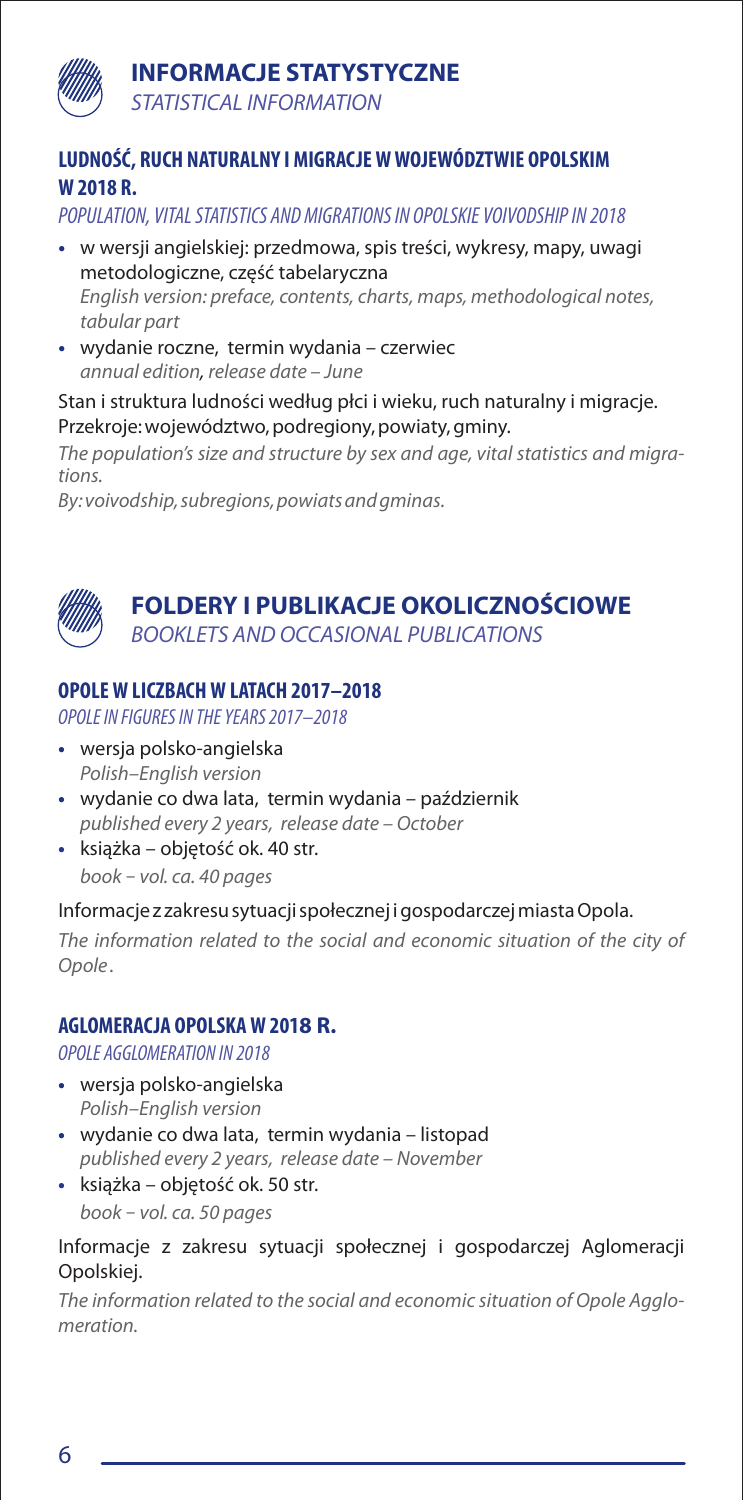

#### **KOMUNIKAT O SYTUACJI SPO£ECZNO-GOSPODARCZEJ WOJEWÓDZTWA OPOLSKIEGO**

• wydanie miesięczne, termin wydania – 20 dzień roboczy po miesiącu

#### **AKTYWNOŒÆ EKONOMICZNA LUDNOŒCI W WOJEWÓDZTWIE OPOLSKIM**

• wydanie kwartalne, termin wydania – marzec, czerwiec, wrzesieñ, grudzieñ

#### **BEZROBOCIE REJESTROWANE W WOJEWÓDZTWIE OPOLSKIM W 2018 R.**

• wydanie co 2 lata, termin wydania – marzec

#### **OSOBY NIEPE£NOSPRAWNE NA RYNKU PRACY W WOJEWÓDZTWIE O POLSKIM W 2018 R.**

• wydanie roczne, termin wydania – marzec

#### **POPYT NA PRACÊ W WOJEWÓDZTWIE OPOLSKIM W 2018 R.**

• wydanie co 2 lata, termin wydania – kwiecieñ

#### **TURYSTYKA W WOJEWÓDZTWIE OPOLSKIM W 2018 R.**

• wydanie roczne, termin wydania – maj

#### **WYNIKI FINANSOWE I NAK£ADY NA ŒRODKI TRWA£E PRZEDSIÊBIORSTW NIEFINANSOWYCH W WOJEWÓDZTWIE OPOLSKIM W 2018 R.**

• wydanie roczne, termin wydania – maj

#### **ZAK£ADY STACJONARNE POMOCY SPO£ECZNEJ W WOJEWÓDZTWIE OPOLSKIM W 2018 R.**

• wydanie roczne, termin wydania – lipiec

#### **PIECZA ZASTÊPCZA W WOJEWÓDZTWIE OPOLSKIM W 2018 R.**

• wydanie roczne, termin wydania – lipiec

#### **BUDOWNICTWO MIESZKANIOWE W WOJEWÓDZTWIE OPOLSKIM W 2018 R.**

• wydanie roczne, termin wydania – lipiec

#### **DOJAZDY DO PRACY W OBSZARACH FUNKCJONALNYCH WOJEWÓDZTWA OPOLSKIEGO W 2018 R.**

• wydanie jednorazowe, termin wydania – lipiec

#### BUDŻETY JEDNOSTEK SAMORZADU TERYTORIALNEGO W WOJEWÓDZTWIE OPOLSKIM **W 2018 R.**

• wydanie roczne, termin wydania – sierpieñ

#### **DZIA£ALNOŒÆ INSTYTUCJI KULTURY W WOJEWÓDZTWIE OPOLSKIM W 2018 R.**

• wydanie roczne, termin wydania – sierpieñ

#### **EDUKACJA W WOJEWÓDZTWIE OPOLSKIM W ROKU SZKOLNYM 2018/2019**

• wydanie roczne, termin wydania – sierpieñ

#### **OBRÓT NIERUCHOMOŒCIAMI W WOJEWÓDZTWIE OPOLSKIM W 2018 R.**

• wydanie roczne, termin wydania – wrzesieñ

#### **BUD¯ETY GOSPODARSTW DOMOWYCH W WOJEWÓDZTWIE OPOLSKIM W 2018 R.**

• wydanie roczne, termin wydania – wrzesieñ

#### **OCHRONA ŒRODOWISKA W WOJEWÓDZTWIE OPOLSKIM W 2018 R.**

• wydanie co 2 lata, termin wydania – listopad

#### **OCHRONA ZDROWIA W WOJEWÓDZTWIE OPOLSKIM W 2018 R.**

• wydanie roczne, termin wydania – listopad